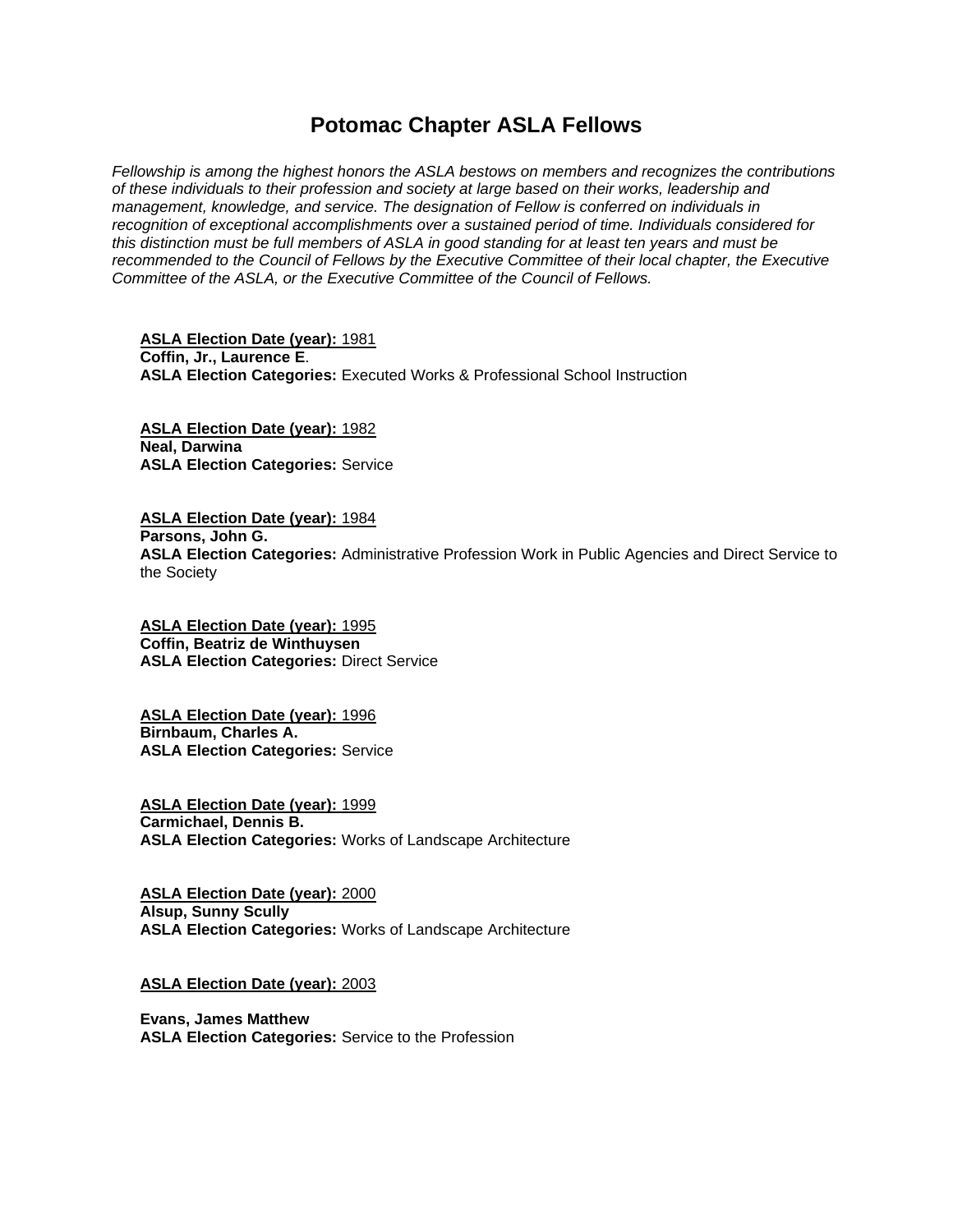## **ASLA Election Date (year):** 2003, continued

**Harwell, Faye ASLA Election Categories:** Service to the Profession

**Schneckenburger, Amy ASLA Election Categories:** Administrative Work

**ASLA Election Date (year):** 2004 **Rhodeside, Elliot ASLA Election Categories:** Works of Landscape Architecture

## **ASLA Election Date (year):** 2005

**Brady, Sheila Allen ASLA Election Categories:** Works of Landscape Architecture

**Clinton, Sandra Youseff ASLA Election Categories:** Works of Landscape Architecture

**deVergie, Alain C. ASLA Election Categories:** Administrative Work

**Tilson, Robert B. ASLA Election Categories:** Service to the Profession

**Vergason, E. Michael ASLA Election Categories:** Works of Landscape Architecture

### **ASLA Election Date (year):** 2007

**Courtenay, Roge**r G. **ASLA Election Categories:** Works

**Lee, Jeff S. ASLA Election Categories:** Works

# **ASLA Election Date (year):** 2010

**Hays, Douglas ASLA Election Categories:** Works

**Lea, Marsha ASLA Election Categories:** Works

## **ASLA Election Date (year):** 2011

**Morris, Elizabeth Kumm ASLA Election Categories:** Leadership